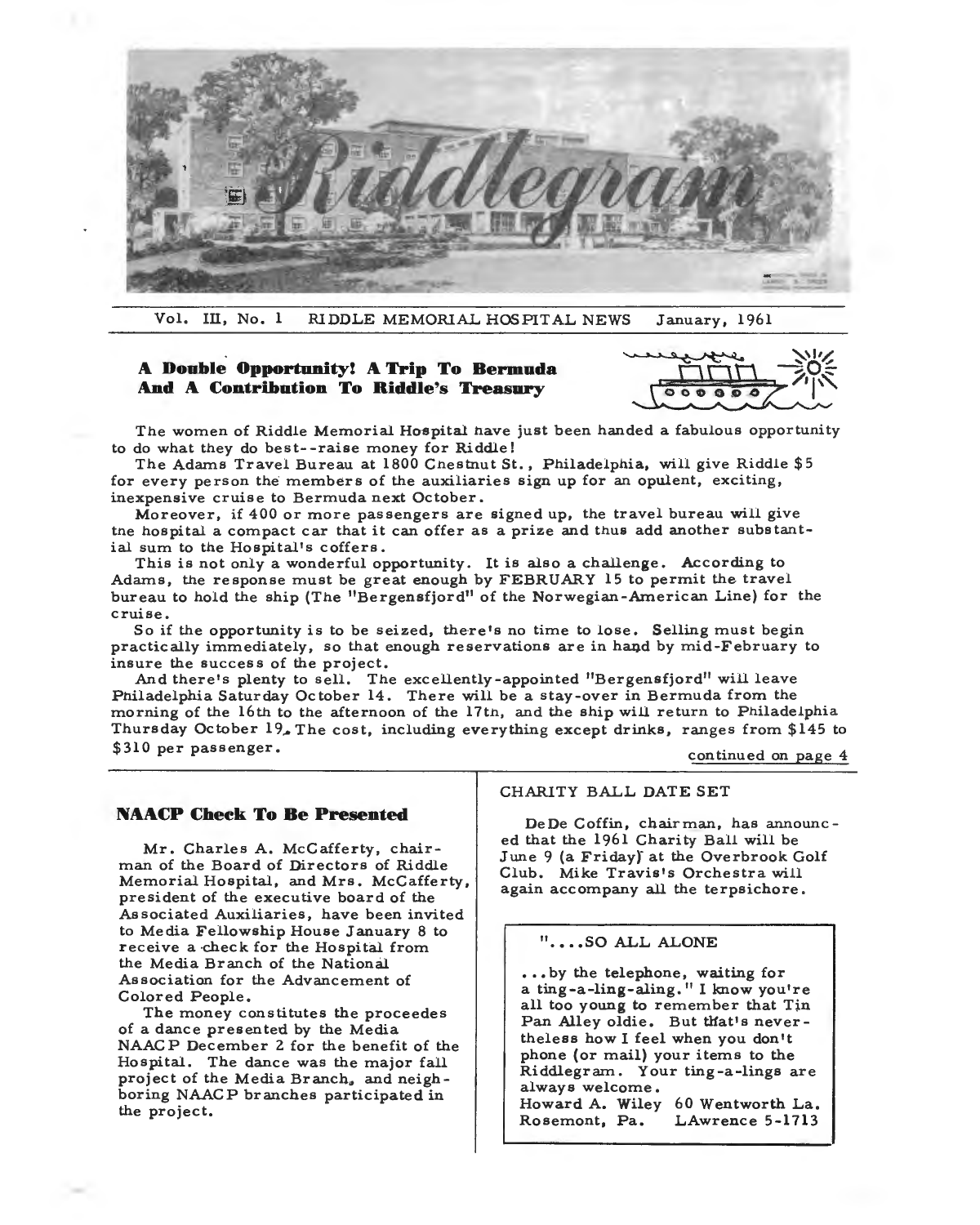# **FOR YOUR PLEASURE**

**. Coming Events** 

JAN. 6 - Beatty Hills' COCKTAIL PARTY & BUFFET SUPPER at the home of Mr. and Mrs. Charles A. McCafferty, Beatty Hills.

\* \* \*

JAN. 11 - GIVE-A-GIFT -GET-A-GIFT BRIDGE by Rose Tree. 1 p.m. at the home of Mrs. Ralph *!Lindenmu* Sycamore Mills Rd., Media. Cochairman, Mrs. Charles F. Kohler. Tickets, \$1.25 each. Door prizes.

\* \* \*

JAN. 20 - Moylan-Rose Valley's BOX SUPPER at the Old Mill, Rose Valley. Bring box or basket supper for two, to be auctioned off. {Include your own dishes, silverware and coffee cups.) Hot casserole suggested for main dish. Cocktail hour: 6 to 7 p.m. - BYOB. Auction starts at 7. Dancing later. Tickets 50¢ per couple, from Edith McWhirter, LO 6-3113.

\* \* \*

FEB. 24 - Rose Tree's MERRIMENT SUPPER DANCE in the Kourt Room of Towne House, Media. Cocktails in Forge Room at 7:30--BYOM {Bring Your Own Money). Supper at 8:30. Dancing 9 to 1 to the music of Harry Beneke's Orchestra. \$10 per couple.

\* \* \*

OCT. 14 - CRUISE TO BERMUDA. (See Page One.)

### 'LATE' NEWS - THE PRIZE BOOTH LEADERS, IN NUMBERS AND PCT,

It may seem like ancient history by now, but it's never too late to cite topdrawer work. So just for the record, here's how the auxiliaries finished in selling tickets for the Prize Booth at the Country Fair.

The top five in number of tickets sold, were: Riddlewood, 1282; Rose Tree, 1137; Beatty Hills, 1117; Middletown, 671; Lima, 602.

The top five in percentage of quota sold: Beatty Hills, 75.2%; Rose Tree 68.9; Gradyville, 46.4; Middletown, 43.9; Moylan-Rose Valley, 41. 4.

## R, M, H, CALENDAR FOR JANUARY

R.M.H. ASSOCIATED AUXILIARIES - Second Monday, at 1 p.m. in the Community Room of the Media Federal Savings and Loan, Association. Mrs. Charles A. Mccafferty, President.

BEATTY HILLS - Fourth Tuesday; at 10 a. m. Mrs. R. Y. Shetzline, President.

BOWLING GREEN - Third Tuesday, at 10 a. m. Mrs. Kenneth Welch, President.

GRADYVILLE - Second Monday, 10:30 a.m. at the home of Mrs. Richard E. Cotton President.

LIMA - Third Tuesday, at 8:30 p.m., at Wild Goose, Wawa. Miss Marion Weathers, President.

MEDIA - Second Wednesday, 8:30 p.m. at the home of Mrs. Edward Johns, 420 S. Edgmont St., Media. Mrs. Stanley Warwick, President.

MIDDLETOWN - First Wednesday, at 10:30 a.m., at Clover Leaf Inn. Mrs. William P. Wilkinson, President.

MOY LAN-ROSE VALLEY - First Monday at 10:30 a.m. at the home of Mrs. Fielder Coffin, President.

NETHER PROVIDENCE - First Thursday, 10 a.m. Mrs. Charles Bakia, President.

NEWTOWN SQUARE - Second Monday at 8:30 p.m. Mrs. Nat Fuselli, President.

RIDDLEWOOD - No December meeting. Mrs. Donald Bertolett, President.

ROSE TREE - First Thursday at 10:30 a.m. at the home of Mrs. Russell Case Ridley Creek Rd. Mrs. Frank H. Jeli-' nek, President.

SPRINGFIELD - Fourth Monday at 10:30 a.m, at the Township Building, Springfield. Mrs, Charles F. Mallon, President.

SPRINGHAVEN - Second Tuesday, 10:30 a. m. Springhaven Club. Mrs. George F. Hornaday, President.

SWARTHMORE - Second Tuesday, 10 a.m. Mrs. Bartine Stoner, President.

UPPER PROVIDENCE - First Monday, at 8:30 p.m. at the home of Mrs. J. Buckley Shane, 401 Vassar Ave., Swarthmore. Mrs. William F. Spock, President.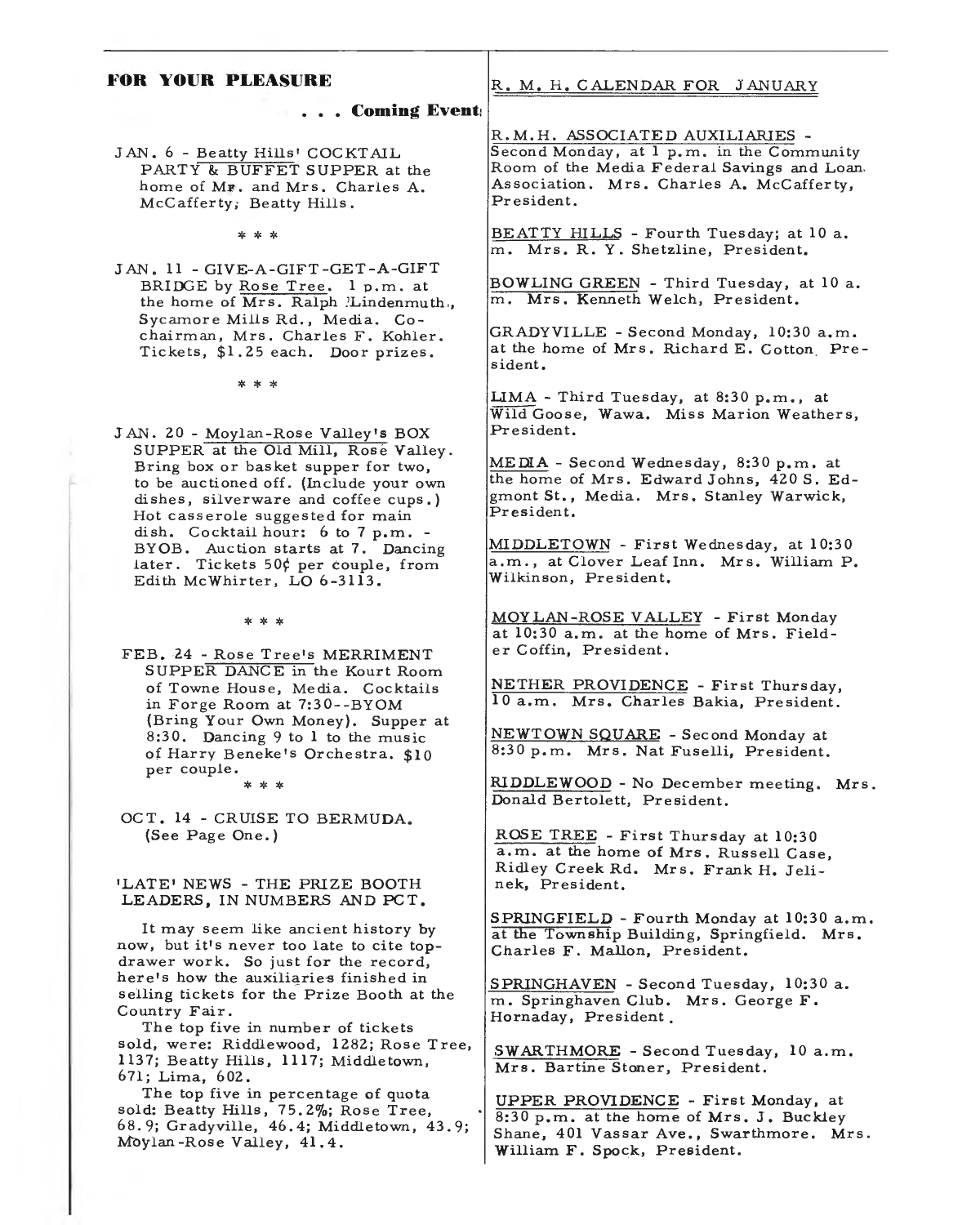## PROFILE

### **Mrs. Duane B. (Nancy) Roach**

To say that Nancy Roach is an "accom· plished<sup>11</sup> young woman is to say not only that she possesses a number of talents, but also that she applied them to the accomplishment of much. Riddle Memor ial Hospital is fortunate that it is one of the things she has applied her talents to. And she, in turn, is typical of the many accomplished women who are serving the Hospital in our auxiliaries.

Most Riddle people know Nancy best as the first president of the Riddlewood Auxiliary, chairman of the first annual Charity Ball last May, and as the recentlyelected secretary of the executive board of the Associated Auxiliaries. But these Riddle-centered activities are only the latest phase of a biography crammed with interesting and significant achievements.

A native of Elizabeth, N .J. who has lived most of her life in Philadelphia metropolitan area, Nancy went to Haverford Township's public schools and graduated from the University of Pennsylvania, with a B. A. in economics in 1952--and a Phi Beta Kappa Key!

After a brief stint with Strawbridge & Clothier, she became production supervisor at N. W. Ayer & Son, the distinquished advertising agency in Philadelphia. This important post was, both the beginning and the end of her professional career, in a sense, because it was at Ayer that she met Duane Roach; and in June of 1954 they were married. Duane has since moved on to DuPont, where he is still.in advertising and works out of Wilmington.

Nancy stayed with Ayer for two more years, then took on the challenging post of director of the fund-raising campaignfor the new women's-residences under Penn's development program.

"Family matters" put an end to this as a fulltime job, but Nancy is still active in the program on a volunteer basis. Meanwhile, family matters continue to take up a large part of her time--namely, Jeffrey, who will be 4 in March, and Debbie, who gave us a demonstration of her excellent 15-monthold lungs while we were talking to Nancy on the phone the other day at the Roach's appropriate address- -18 Riddlewood Drive, where they have lived for four years.

And living, for Nancy Roach, means being busy--and versatile. her latest University project was being a member of the committee that conducted a survey on revising the educational program for women at Penn. Until recently she was a member of the Lima Junior Women's Club. For two years--speaking of versatility--she directed the water ballet at the Riddlewood Swim Club.

For four years she was a member of executive board of the Association of Alumnae of Pennsylvania (in college she had been president of·her class). And this past fail she organized the "coffee caucuses" for Nixon & Lodge in the County and served as a speaker at the caucuses.

Besides this array of serious activities, she plays bridge, gardens and likes to swim. But perhaps best of all, in the midst of a very busy life, Nancy Roach has found the time to have, as she says, "a happy life."

# **Formula For Success: Hold It In A Snowstorm!**

Do you remember the hours between 4 and 7 p.m., Sunday, December 11?

In case you don't, that was the unforgetable day the big snowstorm started. But the gals of the Media Auxiliary have another reason to remember it.

That was the day--believe it or not-when they netted more than \$575 on their first cocktail party!

No, it wasn't done with mirrors. People just came, had a few cocktails enjoyed themselves, and went home--iike it had been a balmy afternoon in May.

Media President Jane Warwick, stiH flabbergasted, wants to thank everybody who took part in this minor 'miracle. 1 And she says Chairman Dorothy Theodore and her committee deserve a special 'thank' you, 1 along with Mr. (Jimmie) Theodore, the well-known Media restaurateur (The Arcadia), who was a model of the how-husbands-can~help dept.

Jane says the talk now is to make the cocktail party an annual Media affair- provided, of course, that they can always arrange to hold it on the day of the winter's worst snowstorm.

### NEW PR CHAIRMAN

Mrs. Kimber E. (Gopie) Vought of the Springfield Auxiliary has been named public relations chairman of the executive board of the Associated Auxiliaries. She replaced Jean O'Brien, who was recently named co-chairman of the 1961 Country Fair (see story).